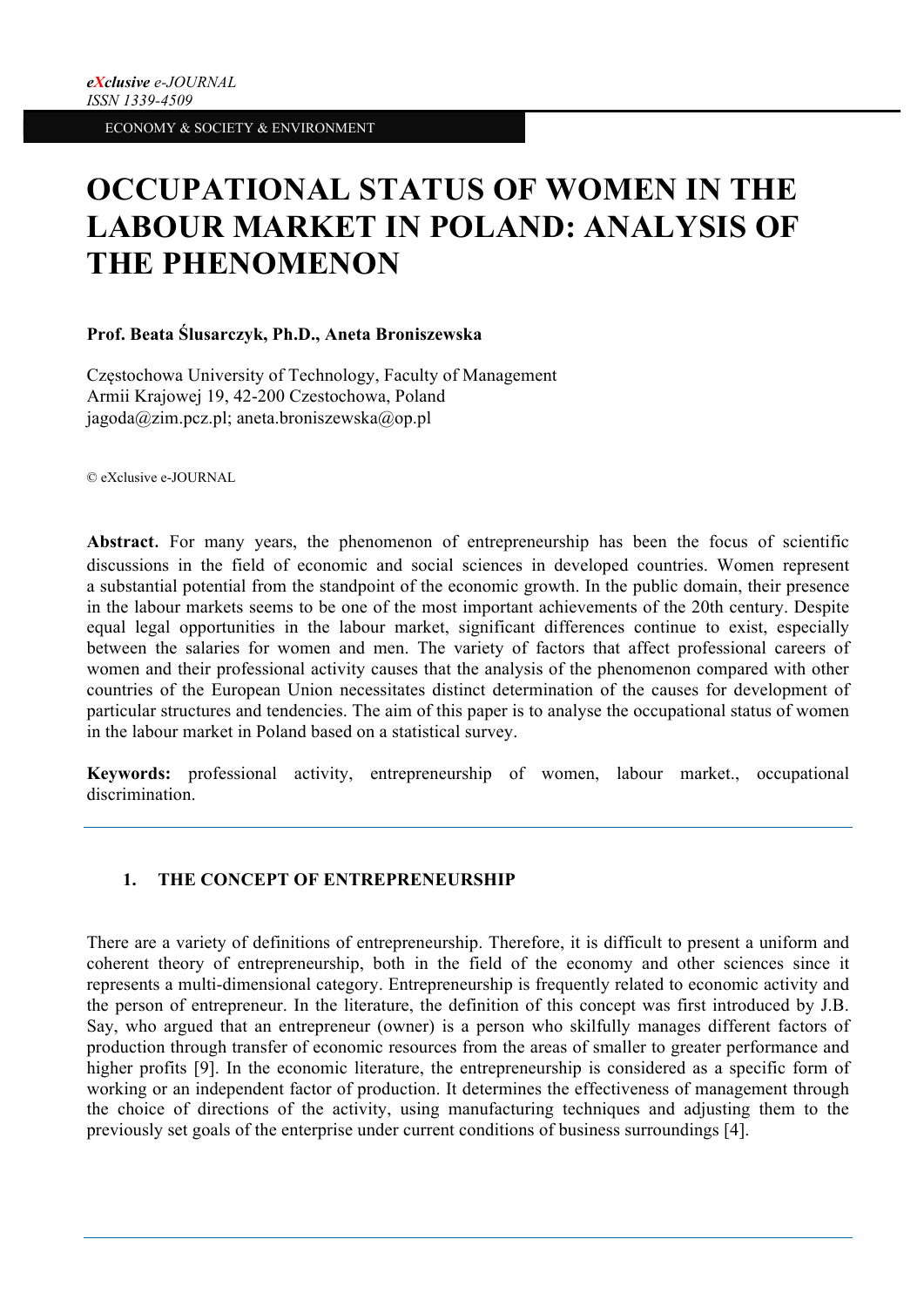## **1.1 Entrepreneurship of women in Poland**

Entrepreneurship of women represents a multifaceted research area. It is the area of particular interest, which is conducive to development of statistical and survey-based methods. From the economic standpoint, economic growth necessitates promotion of entrepreneurship among women and the increase in their share among enterprise owners. Nowadays, the opportunities for finding resources for starting and development of business activity using state or EU's funds are easily available. There are a variety of institutions that support business and broadly understood entrepreneurship. Both commercial and noncommercial organizations help promote entrepreneurship. One of the organizations to support both present and newly created enterprises is Polish Agency for Enterprise Development (Polska Agencja Rozwoju Przedsiębiorczości, PARP) [11]. Since its beginnings, PARP has been committed to the activities aimed at development of entrepreneurship, innovativeness and implementation of structural policy of the European Union. The aim of PARP's activities is to implement programs for development of the economy that support innovation and research activities of small and medium-sized enterprises, regional development, export, development of human resources and the use of new technologies.

Similar to other European countries, occupational situation of women in the labour market differs from the status of men. Entrepreneurship of women and their professional activity has been analysed particularly from the standpoint of differences in education compared to men, qualifications, salary inequality, legal regulations and practices used during employment. When implementing legal laws that prevent sexual discrimination, the European Union obliged all the member states to use them. A substantial effect on the economic conditions in a country or a region is from the percentage of professionally active people. The diagram below presents a graphic interpretation of the economic activity rate in Poland and in the countries of the European Union in 2000-2012.



*Source: author's own elaboration based on the data from Eurostat [10]*

Economic activity rate is measured for the population who constitutes manpower supply. It demonstrates the percentage of professionally active people in the population. The people at the working age are women aged 18-59 years and men aged 8-64 years. It can be observed that the economic activity rate in the countries of the EU was increasing in the period studied, reaching the level of 71.8% in 2012. The country with the highest economic activity rate in the EU is Sweden, with its age range of 15-64 years including 80% of both employed and unemployed. In Poland, this rate is lower than the mean for the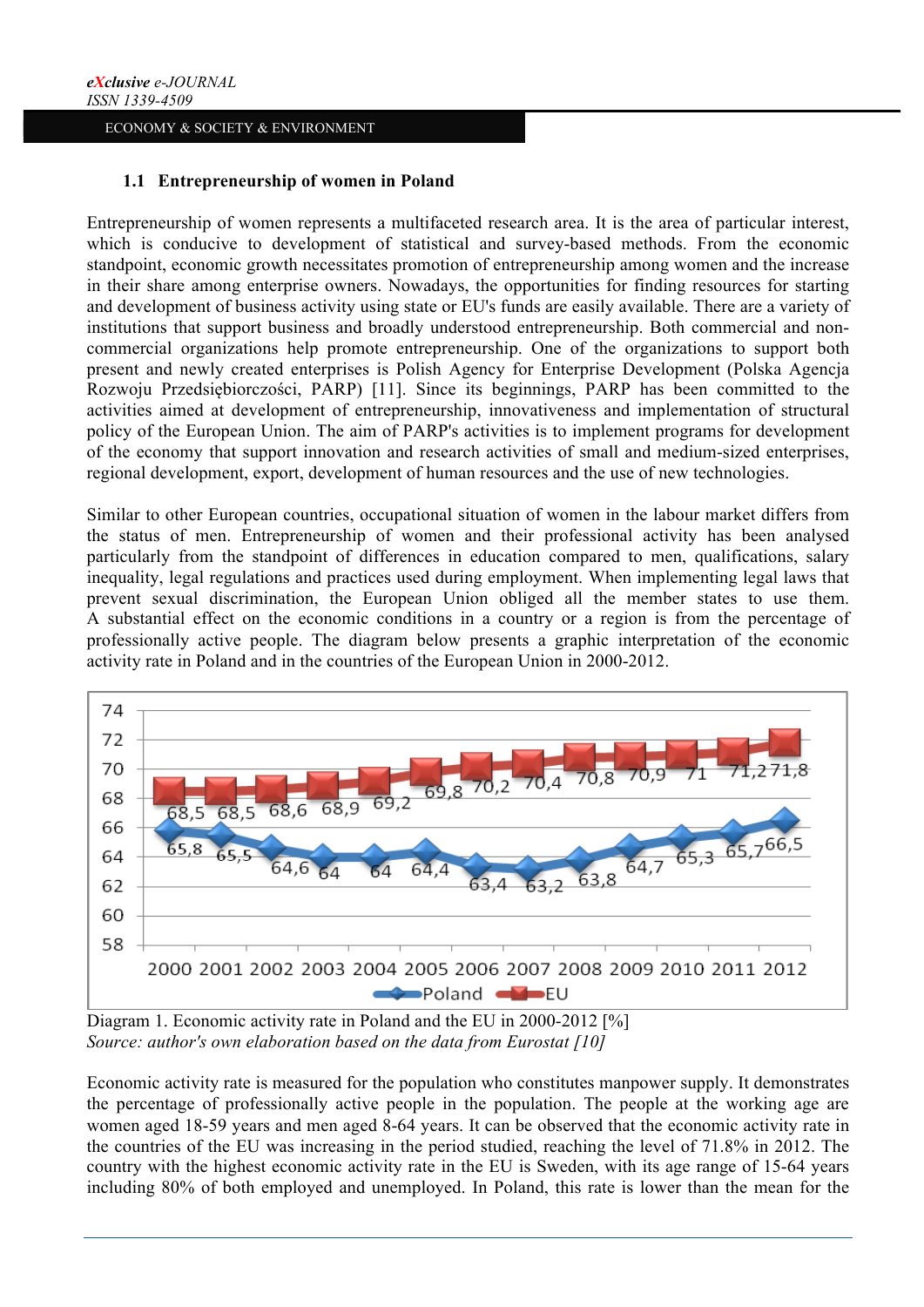European Union. Since 2007, the number of professionally active people has been rising continuously. However, the difference remains substantial.

Although it is possible to define the discrimination of women in the labour market, presentation of this phenomenon in quantitative terms is much more complex. Discrimination occurs if women who are educated, have sufficient knowledge, experience and working performance at the same level as men experience problems with being employed, receive lower salaries and their careers progress much slower than those observed in men [8]. Despite the sexual equality guaranteed by the Polish legislature, Polish women are facing challenges in the field of employment, whereas the rights they have are not always respected. Sexual stereotypes significantly affect occupational segregation in the Polish labour market. A feminization of a part of occupations and certain divisions of the economy can be observed. Table 1 presents the data concerning the share of the employed according to sex and selected divisions of the Polish Classification of Business Activities in 2013.

| Specification                                                             | <b>Total</b><br>[in thousands] | Men<br>[in thousands] | Women<br>[in thousands] | Share of<br>women in<br>overall<br>number of the<br>employed<br>[%] |
|---------------------------------------------------------------------------|--------------------------------|-----------------------|-------------------------|---------------------------------------------------------------------|
| Public administration and national<br>defence; compulsory social security | 1 0 5 6                        | 517                   | 539                     | 51.0                                                                |
| Construction                                                              | 1 2 2 0                        | 1 1 2 7               | 93                      | 7.6                                                                 |
| Financial and insurance services                                          | 383                            | 128                   | 255                     | 66.6                                                                |
| Professional, scientific and<br>technological activities                  | 511                            | 222                   | 289                     | 56.6                                                                |
| Education                                                                 | 1 208                          | 262                   | 947                     | 78.4                                                                |
| Mining and extraction                                                     | 268                            | 240                   | 27                      | 10.1                                                                |
| Hotels and food services                                                  | 316                            | 96                    | 220                     | 69.6                                                                |
| Information and communication<br>services                                 | 334                            | 227                   | 107                     | 32.0                                                                |
| Health and social care                                                    | 952                            | 187                   | 765                     | 80.4                                                                |
| Industrial processing                                                     | 3 0 4 5                        | 2 1 2 0               | 926                     | 30.4                                                                |
| Agriculture, forestry, hunting and<br>fishing                             | 1918                           | 1 1 3 4               | 784                     | 40.9                                                                |
| Transport and warehousing                                                 | 926                            | 734                   | 192                     | 20.7                                                                |

Table 1 Employees according to sex and selected divisions of the Polish Classification of Business Activities in the 3rd quarter of 2013 in Poland

*Source: author's own elaboration based on* "*Aktywność ekonomiczna ludności Polski III kwartał 2013" GUS, Warsaw 2014 [1]*

Analysis of the structure of employment in Poland reveals a partial feminization of certain industries and sectors. Women dominate health and social care, education, hotels, food services and financial agencies. In other sectors, such as construction, mining and extraction, women represent less than 20% employees. For comparison, recent 20 years have seen a decline in employment of women in public administration and national defence (from 58.8% in 1993 to 51% in 2013). Small increase in the percentage of the women employed was observed in education (73.1% in 1993). Women remain to choose working in education, health care and social assistance, even if these occupations are less profitable. Differentiation of the salaries results from the subjective choice of the university majors: women prefer humanities, which consequently leads to choosing different jobs [8].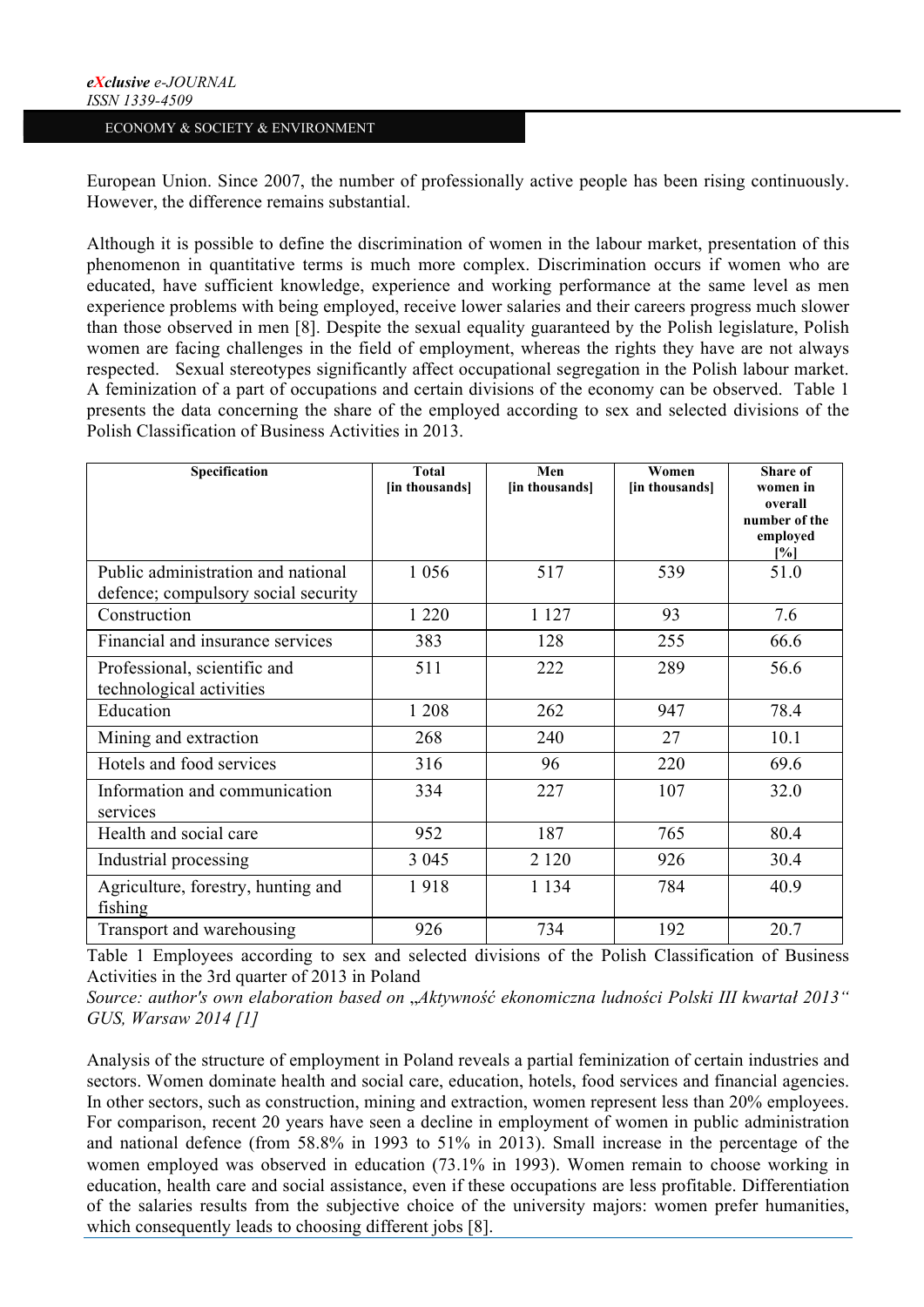An exception from the principle of equality of women and men in Poland is the prohibition of employing women in jobs that can be particularly burdensome to women's health. In 1996, there were 90 professions prohibited for women [2]. At present, this problem is regulated by the ordinance of the Council of Ministers as of September 10, 1996 [6]. According to this ordinance, women cannot start jobs connected with physical effort and transport of heavy goods, forced body position, working underground and working at heights and working under noise and vibration conditions.

An important factor in changing the role of women is their education. More women then men have now higher education [see Table 2].

| <b>Educational level</b>                             | Total<br>[in thousands] | Men<br>[in thousands] | Women<br>[in thousands] | Share of women in<br>overall number of<br>the employed<br>$\left[\text{in } \% \right]$ |
|------------------------------------------------------|-------------------------|-----------------------|-------------------------|-----------------------------------------------------------------------------------------|
| Total                                                | 15 738                  | 8 748                 | 6990                    | 44.4                                                                                    |
| Higher                                               | 4882                    | 2 1 1 8               | 2 7 6 4                 | 56.6                                                                                    |
| Post-secondary and secondary<br>vocational education | 4 2 9 9                 | 2419                  | 1880                    | 43.7                                                                                    |
| Comprehensive secondary<br>education                 | 1 3 9 4                 | 655                   | 739                     | 53.0                                                                                    |
| Basic vocational education                           | 4 1 6 4                 | 2 9 0 3               | 1 260                   | 30.3                                                                                    |
| Junior, primary and<br>incomplete primary education  | 1 000                   | 653                   | 347                     | 34.7                                                                                    |

Table 2 Employees according to education in the 3rd quarter of 2013 in Poland *Source: author's own elaboration based on* "*Aktywność ekonomiczna ludności Polski III kwartał 2013"* 

*GUS, Warsaw 2014 [1]*

Analysis of the above data reveals that men choose basic vocational education more often than women. More specifically, the group of the people employed with higher education level is dominated by women. Increasing education level among women offers opportunities for better vocational position. Although women represent almost half of the employed, none country have similar female representation among managers. Low share of women on high managerial positions does not result from the fact that women's education or skills necessary to perform these functions is insufficient. On the contrary, women dominate among students in universities and post-graduate courses. More and more women decide to participate in MBA (Masters of Business Administration) courses.

However, analysis of the status of the women employed should not be based only on the employment range. The status of women in the labour market is also characterized by the inequalities with respect to men and discrimination towards them concerning promotion and, consequently, their access to higher salaries. One of the most serious problems is direct discrimination in terms of salaries. Women often earn salaries much lower than men while performing the same duties and having the same level of education and vocational competencies. Table 3 compares mean gross salaries according to groups of professions as of October 2012 (in Polish zlotys).

Analysis of the data contained in Table 3 reveals that female salaries are lower than those earned by men in all the groups of professions analysed. Proportions of salaries vary from group to group. In general, the higher salaries the higher disproportions in salaries earned by women and men. The highest percentage of women are employed in the group of high-skilled jobs (35% of women employed in general) [7]. This group includes typically female groups of professions, such as nurses or midwives. The difference in salaries between women and men in this group is one of the highest (27%). Another numerous female group of professions is employees in the service-providing sector and salespersons.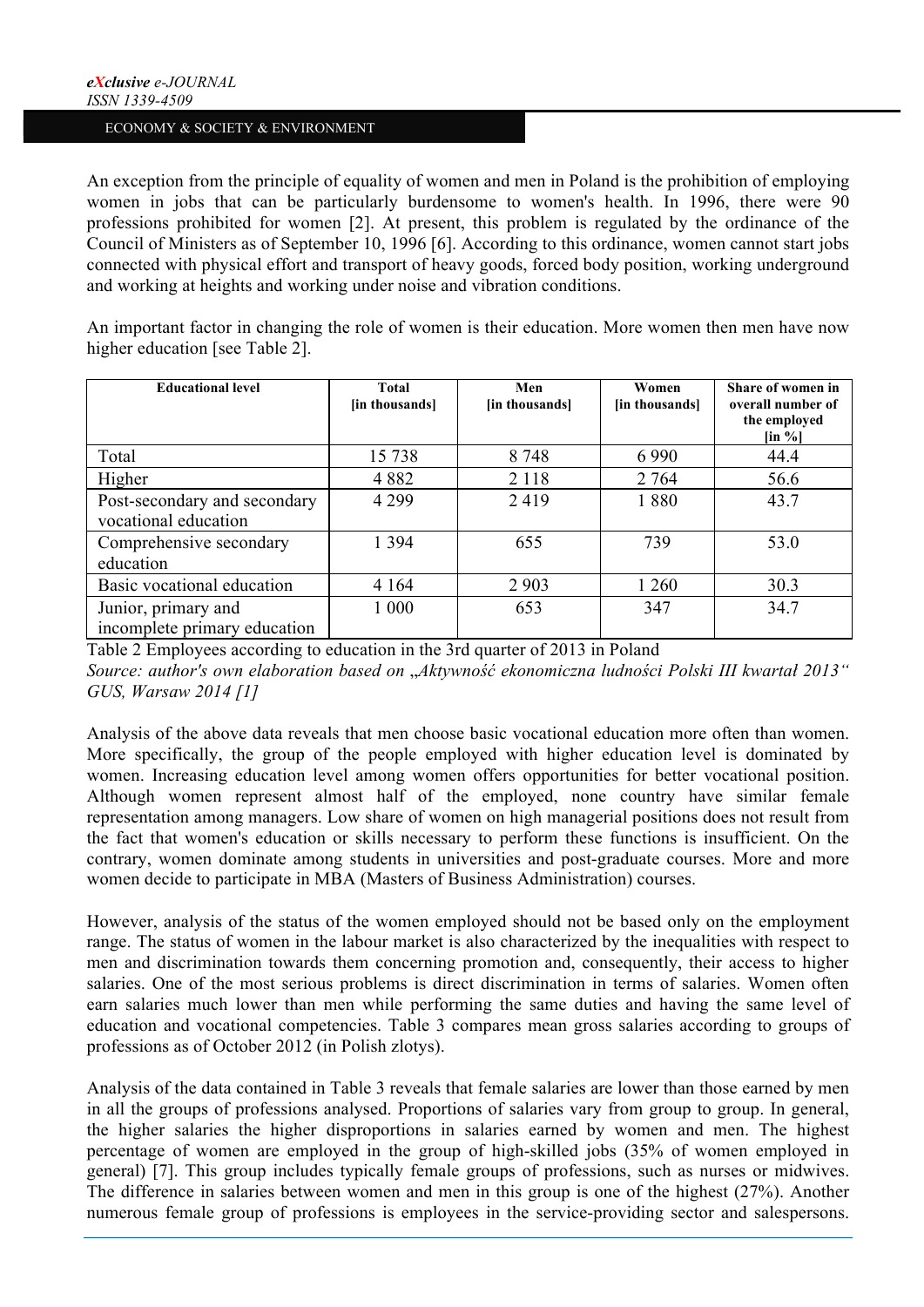These women account for 14.1% of women employed in general [7]. The highest difference between salaries was observed among industrial workers and craftsmen (34%). This group is dominated by men, with 23.5% of all men and only 4.8% of women employed in general. The lowest difference between the salaries (2%) was recorded among office workers. However, it should be emphasized that the differences in salaries earned by women and men are gradually fading. It was in the mid-nineties of the 20th century when statistical female Pole earned 75% of the statistical male Pole [5]. The differences in the salaries are gradually reducing due to the fact that employers are more willing to employ well-educated and competent women and due to changing awareness among women. Women know their vocational competencies and skills and show sufficient knowledge of the rights they have [3].

| <b>Group of professions</b>                                                            | Men<br><b>lin Polish</b><br>zlotys] | Women<br><b>In Polish</b><br>zlotys] | Salary earned by<br>women as a<br>percentage of those<br>earned by men<br>[%] |
|----------------------------------------------------------------------------------------|-------------------------------------|--------------------------------------|-------------------------------------------------------------------------------|
| Representatives of public<br>authorities.<br>higher-level public servants and managers | 9295.30                             | 6748.69                              | 73                                                                            |
| High-skilled jobs                                                                      | 5677.13                             | 4320.92                              | 76                                                                            |
| Technicians and junior staffs                                                          | 4458.30                             | 3436.85                              | 77                                                                            |
| Office workers                                                                         | 3236.68                             | 3174.71                              | 98                                                                            |
| Service providers and salespersons                                                     | 2482.36                             | 2158.84                              | 87                                                                            |
| Farmers, gardeners, foresters and fishers                                              | 2659.36                             | 2519.32                              | 95                                                                            |
| Industrial workers and craftsmen                                                       | 3294.91                             | 2185.36                              | 66                                                                            |
| machinery operators and engineers                                                      | 3346.22                             | 2611.44                              | 78                                                                            |
| Employees performing simple works                                                      | 2568.69                             | 2019.01                              | 79                                                                            |

Table 3. Mean gross salaries according to groups of professions as of October 2012

*Soruce: author's own elaboration based on* "*Struktura wynagrodzeń według zawodów w październiku 2012 r.", GUS, Warsaw 2014 [7]*

Both women and men in Poland are characterized by lower employment ratio than the average employees in the respective sexes in the countries of the European Union. Diagram 2 presents employment rate for men and women in Poland compared to selected countries of the European Union according to the situation in the labour market in Poland in 2011.

Poland is among the countries with one of the lowest female employment rates (53.1%). Compared to Poland, the countries with substantially higher employment ratios among women are Denmark (70.4%), Germany (67.7%), Finland (67.4%) and Austria (66.5%). It should also be stressed that Poland is the country with one of the lowest male employment ratio compared to the countries of the European Union, which was 66.3% in 2011. Lower ratios were recorded only in Hungary (61.2%), Romania (65%) and Latvia (62.9%).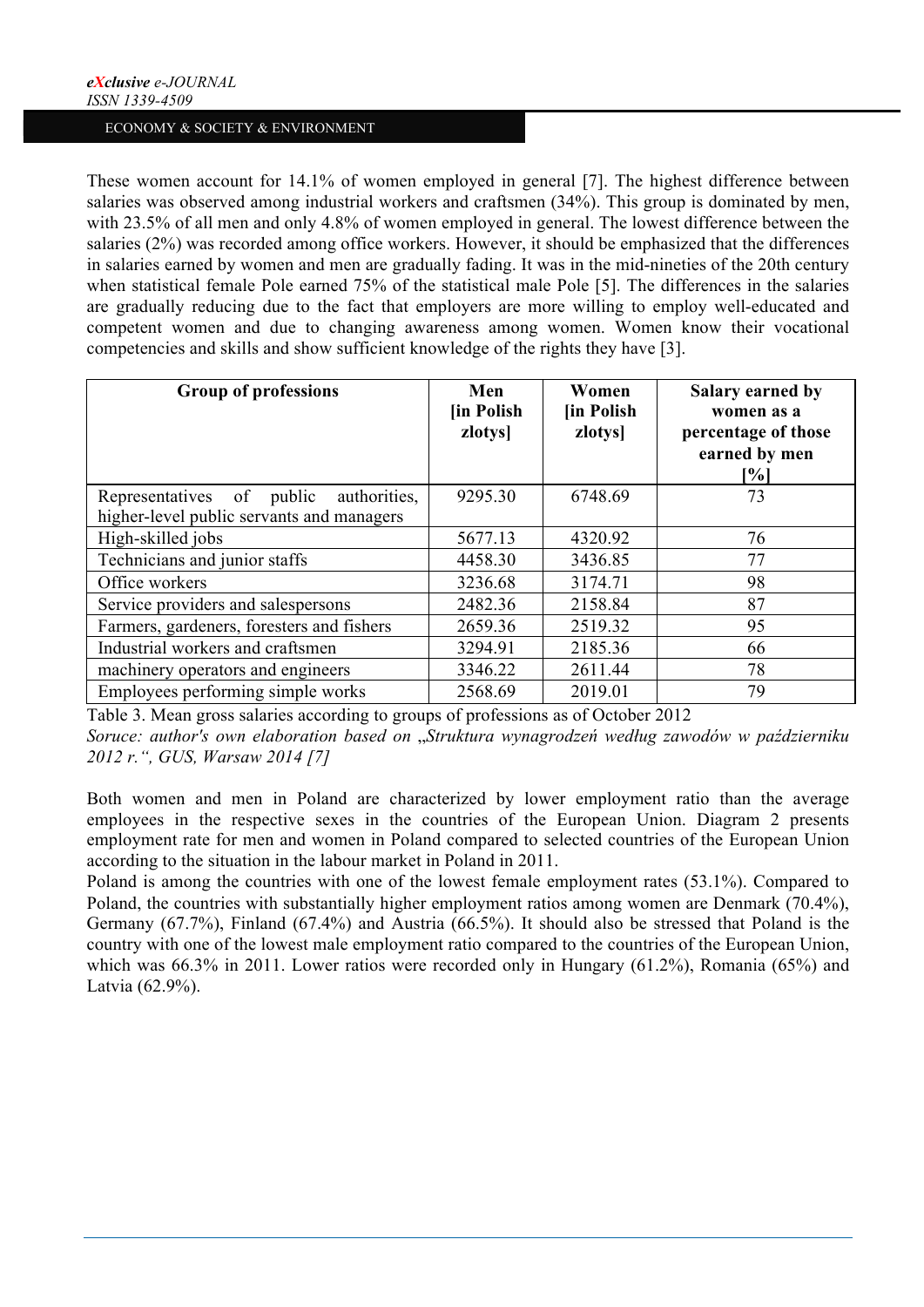

Diagram 2. Employment rate for both sexes in Poland and the countries of the European Union in 2011  $(% )$ 

*Source: author's own elaboration based on the data from Eurostat [10]*

# **2. CONCLUSIONS**

Women's entrepreneurship necessitates a professional support from a variety of commercial institutions that are committed to promotion of professional activity and creation of conditions for popularization of modern technological solutions for the economy aimed to improve the quality of interpersonal opportunities through education, training and counselling. A wide range of services are offered by the European Social Fund aimed at preventing unemployment and development of human resources, which is one of the EU Structural Funds. The areas of support include [12] initiatives in the labour market through promotion of the solutions that equalize opportunities in the labour market, ensuring access to trainings and counselling and improving chances of women to find jobs and make professional careers. The resources of the Fund help finance trainings and vocational practices, vocational counselling and agencies as well as analyses and surveys in the labour market.

From the standpoint of the state institution, it is essential to implement activities aimed at levelling social barriers of the entrepreneurship. It is also essential to promote similar attitudes toward the roles performed in society by men and women, and to depart from stereotypical approach to typically male and female activities. Institutional support is necessary, especially for entrepreneurship of unemployed women who are graduates from secondary schools and universities or mothers who return to work after a maternity leave or child care leave.